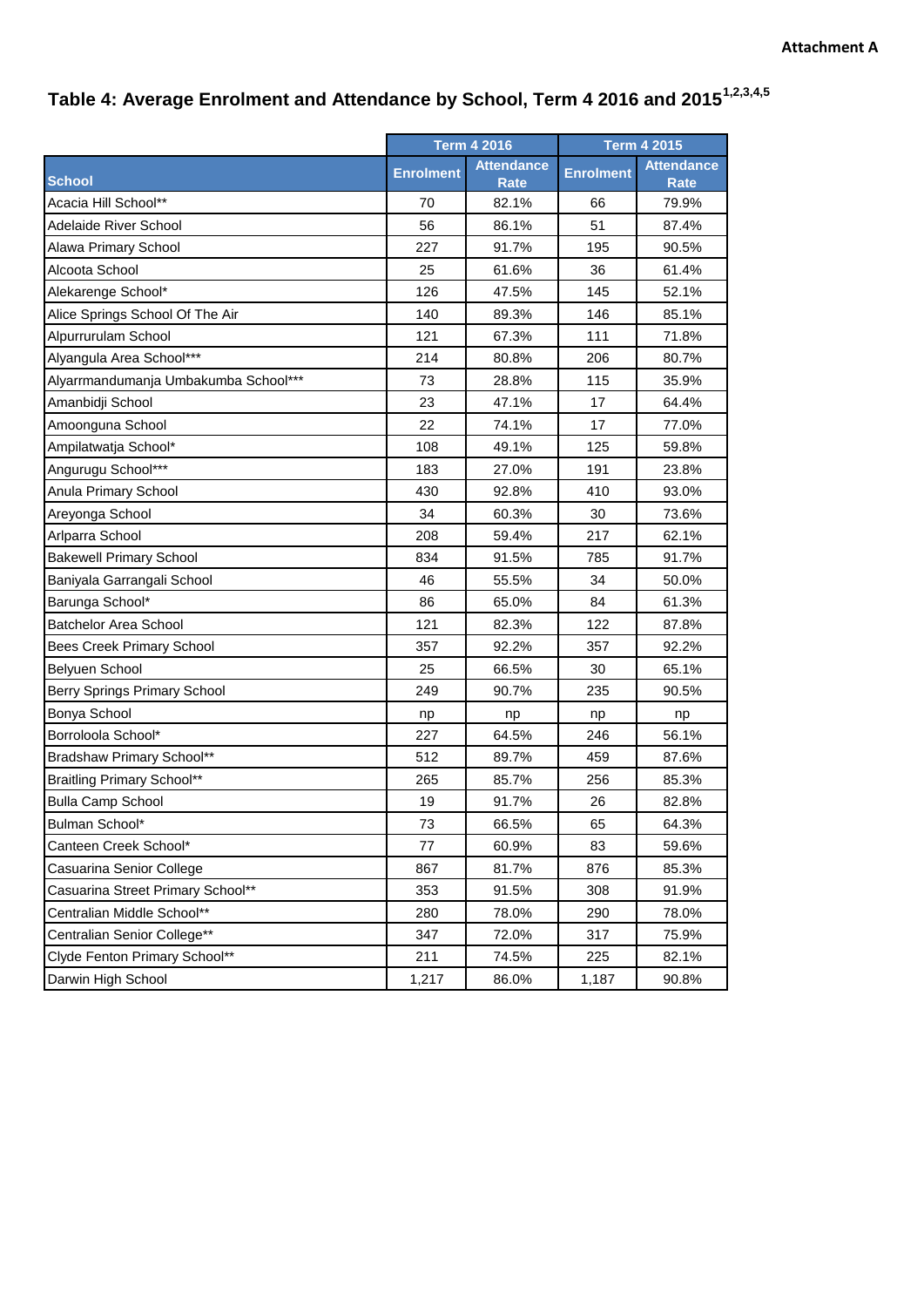## **Attachment A**

| <b>Attendance</b><br><b>Attendance</b><br><b>Enrolment</b><br><b>Enrolment</b><br><b>School</b><br>Rate<br><b>Rate</b><br>Darwin Middle School<br>740<br>88.1%<br>633<br>88.3%<br>12<br>Douglas Daly School<br>90.0%<br>15<br>89.7%<br>Dripstone Middle School<br>513<br>87.4%<br>559<br>89.0%<br><b>Driver Primary School</b><br>483<br>89.2%<br>486<br>89.3%<br>26<br>85.3%<br>83.3%<br>Dundee Beach School<br>24<br>Durack Primary School<br>489<br>91.0%<br>416<br>92.5%<br>Elliott School*<br>86<br>75.5%<br>93<br>68.0%<br>53.1%<br>Epenarra School*<br>45<br>44.4%<br>58<br><b>Finke School</b><br>29<br>64.7%<br>30<br>73.6%<br>Gapuwiyak School***<br>224<br>43.0%<br>211<br>29.0%<br>Gillen Primary School**<br>288<br>79.1%<br>272<br>84.7%<br>Girraween Primary School<br>489<br>91.6%<br>480<br>92.3%<br><b>Gray Primary School</b><br>371<br>88.3%<br>351<br>89.9%<br>Gunbalanya School***<br>277<br>46.2%<br>259<br>45.2%<br><b>Haasts Bluff School</b><br>36<br>69.3%<br>40<br>58.4%<br>59<br>Harts Range School<br>69.3%<br>67<br>70.6%<br><b>Henbury School</b><br>103<br>84.7%<br>100<br>80.9%<br>266<br>89.7%<br>Howard Springs Primary School<br>88.7%<br>256<br>Humpty Doo Primary School<br>440<br>88.8%<br>424<br>89.5% |               | <b>Term 4 2016</b> |       |    | <b>Term 4 2015</b> |  |
|-------------------------------------------------------------------------------------------------------------------------------------------------------------------------------------------------------------------------------------------------------------------------------------------------------------------------------------------------------------------------------------------------------------------------------------------------------------------------------------------------------------------------------------------------------------------------------------------------------------------------------------------------------------------------------------------------------------------------------------------------------------------------------------------------------------------------------------------------------------------------------------------------------------------------------------------------------------------------------------------------------------------------------------------------------------------------------------------------------------------------------------------------------------------------------------------------------------------------------------------------|---------------|--------------------|-------|----|--------------------|--|
|                                                                                                                                                                                                                                                                                                                                                                                                                                                                                                                                                                                                                                                                                                                                                                                                                                                                                                                                                                                                                                                                                                                                                                                                                                                 |               |                    |       |    |                    |  |
|                                                                                                                                                                                                                                                                                                                                                                                                                                                                                                                                                                                                                                                                                                                                                                                                                                                                                                                                                                                                                                                                                                                                                                                                                                                 |               |                    |       |    |                    |  |
|                                                                                                                                                                                                                                                                                                                                                                                                                                                                                                                                                                                                                                                                                                                                                                                                                                                                                                                                                                                                                                                                                                                                                                                                                                                 |               |                    |       |    |                    |  |
|                                                                                                                                                                                                                                                                                                                                                                                                                                                                                                                                                                                                                                                                                                                                                                                                                                                                                                                                                                                                                                                                                                                                                                                                                                                 |               |                    |       |    |                    |  |
|                                                                                                                                                                                                                                                                                                                                                                                                                                                                                                                                                                                                                                                                                                                                                                                                                                                                                                                                                                                                                                                                                                                                                                                                                                                 |               |                    |       |    |                    |  |
|                                                                                                                                                                                                                                                                                                                                                                                                                                                                                                                                                                                                                                                                                                                                                                                                                                                                                                                                                                                                                                                                                                                                                                                                                                                 |               |                    |       |    |                    |  |
|                                                                                                                                                                                                                                                                                                                                                                                                                                                                                                                                                                                                                                                                                                                                                                                                                                                                                                                                                                                                                                                                                                                                                                                                                                                 |               |                    |       |    |                    |  |
|                                                                                                                                                                                                                                                                                                                                                                                                                                                                                                                                                                                                                                                                                                                                                                                                                                                                                                                                                                                                                                                                                                                                                                                                                                                 |               |                    |       |    |                    |  |
|                                                                                                                                                                                                                                                                                                                                                                                                                                                                                                                                                                                                                                                                                                                                                                                                                                                                                                                                                                                                                                                                                                                                                                                                                                                 |               |                    |       |    |                    |  |
|                                                                                                                                                                                                                                                                                                                                                                                                                                                                                                                                                                                                                                                                                                                                                                                                                                                                                                                                                                                                                                                                                                                                                                                                                                                 |               |                    |       |    |                    |  |
|                                                                                                                                                                                                                                                                                                                                                                                                                                                                                                                                                                                                                                                                                                                                                                                                                                                                                                                                                                                                                                                                                                                                                                                                                                                 |               |                    |       |    |                    |  |
|                                                                                                                                                                                                                                                                                                                                                                                                                                                                                                                                                                                                                                                                                                                                                                                                                                                                                                                                                                                                                                                                                                                                                                                                                                                 |               |                    |       |    |                    |  |
|                                                                                                                                                                                                                                                                                                                                                                                                                                                                                                                                                                                                                                                                                                                                                                                                                                                                                                                                                                                                                                                                                                                                                                                                                                                 |               |                    |       |    |                    |  |
|                                                                                                                                                                                                                                                                                                                                                                                                                                                                                                                                                                                                                                                                                                                                                                                                                                                                                                                                                                                                                                                                                                                                                                                                                                                 |               |                    |       |    |                    |  |
|                                                                                                                                                                                                                                                                                                                                                                                                                                                                                                                                                                                                                                                                                                                                                                                                                                                                                                                                                                                                                                                                                                                                                                                                                                                 |               |                    |       |    |                    |  |
|                                                                                                                                                                                                                                                                                                                                                                                                                                                                                                                                                                                                                                                                                                                                                                                                                                                                                                                                                                                                                                                                                                                                                                                                                                                 |               |                    |       |    |                    |  |
|                                                                                                                                                                                                                                                                                                                                                                                                                                                                                                                                                                                                                                                                                                                                                                                                                                                                                                                                                                                                                                                                                                                                                                                                                                                 |               |                    |       |    |                    |  |
|                                                                                                                                                                                                                                                                                                                                                                                                                                                                                                                                                                                                                                                                                                                                                                                                                                                                                                                                                                                                                                                                                                                                                                                                                                                 |               |                    |       |    |                    |  |
|                                                                                                                                                                                                                                                                                                                                                                                                                                                                                                                                                                                                                                                                                                                                                                                                                                                                                                                                                                                                                                                                                                                                                                                                                                                 |               |                    |       |    |                    |  |
|                                                                                                                                                                                                                                                                                                                                                                                                                                                                                                                                                                                                                                                                                                                                                                                                                                                                                                                                                                                                                                                                                                                                                                                                                                                 |               |                    |       |    |                    |  |
|                                                                                                                                                                                                                                                                                                                                                                                                                                                                                                                                                                                                                                                                                                                                                                                                                                                                                                                                                                                                                                                                                                                                                                                                                                                 |               |                    |       |    |                    |  |
|                                                                                                                                                                                                                                                                                                                                                                                                                                                                                                                                                                                                                                                                                                                                                                                                                                                                                                                                                                                                                                                                                                                                                                                                                                                 | Imanpa School | 14                 | 63.1% | 17 | 62.3%              |  |
| 249<br>76.7%<br>258<br>78.0%<br>Jabiru Area School                                                                                                                                                                                                                                                                                                                                                                                                                                                                                                                                                                                                                                                                                                                                                                                                                                                                                                                                                                                                                                                                                                                                                                                              |               |                    |       |    |                    |  |
| Jilkminggan School*<br>103<br>43.4%<br>110<br>57.3%                                                                                                                                                                                                                                                                                                                                                                                                                                                                                                                                                                                                                                                                                                                                                                                                                                                                                                                                                                                                                                                                                                                                                                                             |               |                    |       |    |                    |  |
| Jingili Primary School<br>343<br>91.0%<br>343<br>91.0%                                                                                                                                                                                                                                                                                                                                                                                                                                                                                                                                                                                                                                                                                                                                                                                                                                                                                                                                                                                                                                                                                                                                                                                          |               |                    |       |    |                    |  |
| Kalkaringi School*<br>146<br>47.4%<br>149<br>63.0%                                                                                                                                                                                                                                                                                                                                                                                                                                                                                                                                                                                                                                                                                                                                                                                                                                                                                                                                                                                                                                                                                                                                                                                              |               |                    |       |    |                    |  |
| Karama Primary School<br>208<br>87.3%<br>226<br>89.4%                                                                                                                                                                                                                                                                                                                                                                                                                                                                                                                                                                                                                                                                                                                                                                                                                                                                                                                                                                                                                                                                                                                                                                                           |               |                    |       |    |                    |  |
| Katherine High School**<br>593<br>69.7%<br>564<br>79.6%                                                                                                                                                                                                                                                                                                                                                                                                                                                                                                                                                                                                                                                                                                                                                                                                                                                                                                                                                                                                                                                                                                                                                                                         |               |                    |       |    |                    |  |
| Katherine School Of The Air<br>162<br>0.0%<br>189<br>0.0%                                                                                                                                                                                                                                                                                                                                                                                                                                                                                                                                                                                                                                                                                                                                                                                                                                                                                                                                                                                                                                                                                                                                                                                       |               |                    |       |    |                    |  |
| Katherine South Primary School**<br>379<br>86.9%<br>374<br>87.6%                                                                                                                                                                                                                                                                                                                                                                                                                                                                                                                                                                                                                                                                                                                                                                                                                                                                                                                                                                                                                                                                                                                                                                                |               |                    |       |    |                    |  |
| Kiana School<br>14<br>57.7%<br>14<br>56.3%                                                                                                                                                                                                                                                                                                                                                                                                                                                                                                                                                                                                                                                                                                                                                                                                                                                                                                                                                                                                                                                                                                                                                                                                      |               |                    |       |    |                    |  |
| Kintore Street School**<br>39<br>28<br>80.5%<br>84.4%                                                                                                                                                                                                                                                                                                                                                                                                                                                                                                                                                                                                                                                                                                                                                                                                                                                                                                                                                                                                                                                                                                                                                                                           |               |                    |       |    |                    |  |
| Lajamanu School***<br>210<br>59.4%<br>218<br>66.8%                                                                                                                                                                                                                                                                                                                                                                                                                                                                                                                                                                                                                                                                                                                                                                                                                                                                                                                                                                                                                                                                                                                                                                                              |               |                    |       |    |                    |  |
| Laramba School<br>56<br>70.3%<br>63.6%<br>76                                                                                                                                                                                                                                                                                                                                                                                                                                                                                                                                                                                                                                                                                                                                                                                                                                                                                                                                                                                                                                                                                                                                                                                                    |               |                    |       |    |                    |  |
| Larapinta Primary School**<br>342<br>88.1%<br>299<br>89.2%                                                                                                                                                                                                                                                                                                                                                                                                                                                                                                                                                                                                                                                                                                                                                                                                                                                                                                                                                                                                                                                                                                                                                                                      |               |                    |       |    |                    |  |
| Larrakeyah Primary School<br>439<br>92.5%<br>360<br>93.1%                                                                                                                                                                                                                                                                                                                                                                                                                                                                                                                                                                                                                                                                                                                                                                                                                                                                                                                                                                                                                                                                                                                                                                                       |               |                    |       |    |                    |  |
| Leanyer Primary School<br>573<br>91.2%<br>547<br>91.7%                                                                                                                                                                                                                                                                                                                                                                                                                                                                                                                                                                                                                                                                                                                                                                                                                                                                                                                                                                                                                                                                                                                                                                                          |               |                    |       |    |                    |  |
| Ludmilla Primary School<br>102<br>84.5%<br>87.2%<br>118                                                                                                                                                                                                                                                                                                                                                                                                                                                                                                                                                                                                                                                                                                                                                                                                                                                                                                                                                                                                                                                                                                                                                                                         |               |                    |       |    |                    |  |
| MacFarlane Primary School**<br>244<br>77.7%<br>226<br>77.4%                                                                                                                                                                                                                                                                                                                                                                                                                                                                                                                                                                                                                                                                                                                                                                                                                                                                                                                                                                                                                                                                                                                                                                                     |               |                    |       |    |                    |  |
| Malak Primary School<br>84.8%<br>287<br>87.7%<br>267                                                                                                                                                                                                                                                                                                                                                                                                                                                                                                                                                                                                                                                                                                                                                                                                                                                                                                                                                                                                                                                                                                                                                                                            |               |                    |       |    |                    |  |
| 49<br>Mamaruni School<br>45<br>62.4%<br>71.7%                                                                                                                                                                                                                                                                                                                                                                                                                                                                                                                                                                                                                                                                                                                                                                                                                                                                                                                                                                                                                                                                                                                                                                                                   |               |                    |       |    |                    |  |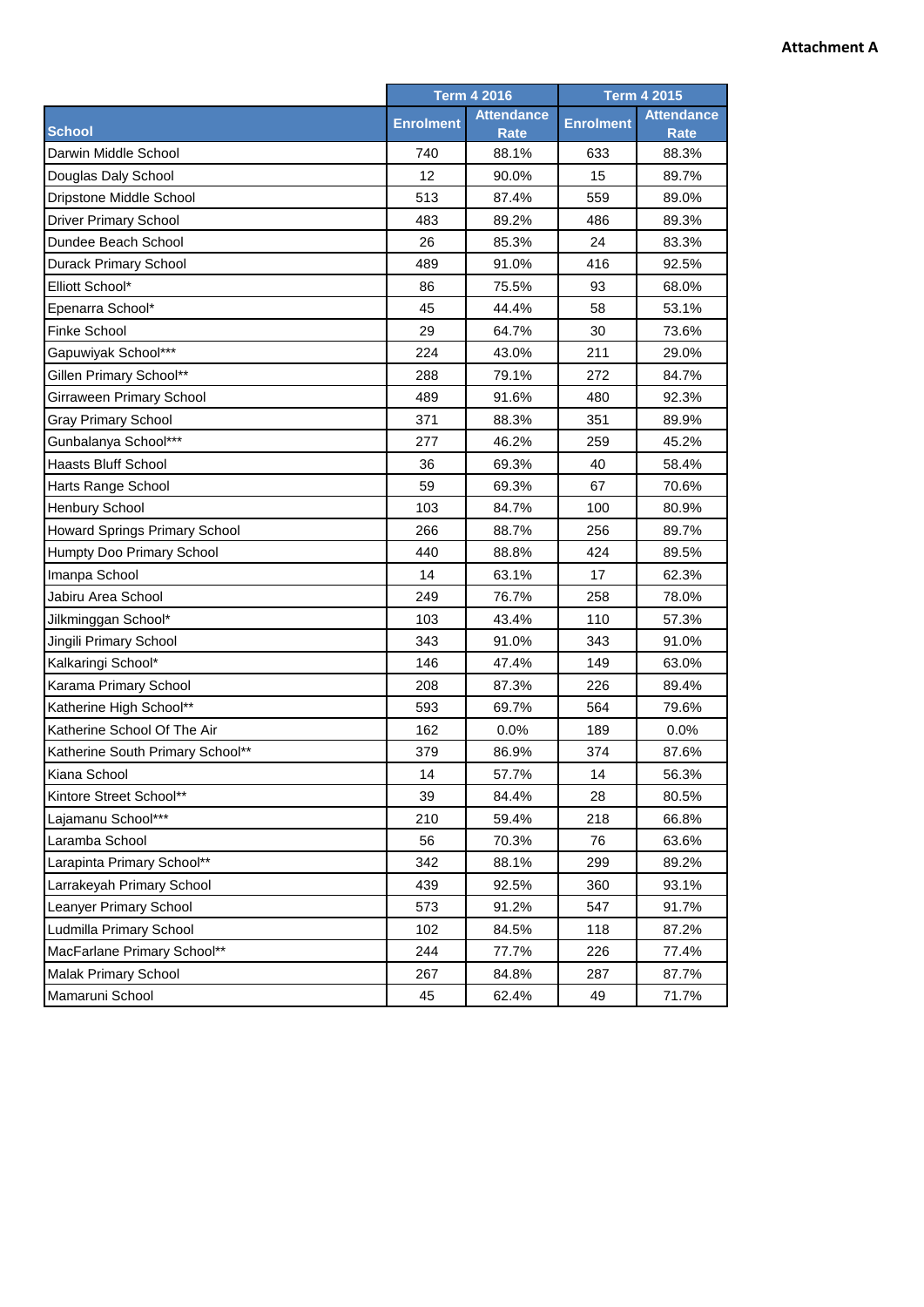## **Attachment A**

|                                                 | <b>Term 4 2016</b> |                                  | <b>Term 4 2015</b> |                                  |
|-------------------------------------------------|--------------------|----------------------------------|--------------------|----------------------------------|
| <b>School</b>                                   | <b>Enrolment</b>   | <b>Attendance</b><br><b>Rate</b> | <b>Enrolment</b>   | <b>Attendance</b><br><b>Rate</b> |
| Maningrida College***                           | 616                | 49.2%                            | 687                | 52.7%                            |
| Manunda Terrace Primary School                  | 191                | 86.7%                            | 197                | 87.7%                            |
| Manyallaluk School                              | 25                 | 55.2%                            | 24                 | 64.1%                            |
| Mataranka School                                | 35                 | 85.4%                            | 47                 | 89.1%                            |
| Mbunghara School                                | np                 | np                               | np                 | np                               |
| Middle Point School                             | 31                 | 84.0%                            | 24                 | 90.0%                            |
| Milikapiti School***                            | 71                 | 75.6%                            | 77                 | 80.4%                            |
| Milingimbi School***                            | 365                | 39.4%                            | 377                | 31.4%                            |
| Millner Primary School                          | 214                | 79.7%                            | 188                | 85.7%                            |
| Milyakburra School***                           | 30                 | 46.3%                            | 29                 | 52.7%                            |
| Minyerri School                                 | 158                | 65.3%                            | 157                | 68.4%                            |
| Moil Primary School                             | 279                | 90.0%                            | 270                | 90.7%                            |
| Moulden Primary School                          | 366                | 83.5%                            | 375                | 83.6%                            |
| Mount Allan School                              | 69                 | 64.3%                            | 67                 | 60.2%                            |
| Mulga Bore School                               | 18                 | 47.5%                            | 14                 | 23.2%                            |
| Murray Downs School                             | 19                 | 44.5%                            | 26                 | 77.1%                            |
| Mutitjulu School*                               | 34                 | 45.4%                            | 40                 | 43.1%                            |
| Nakara Primary School                           | 578                | 91.6%                            | 553                | 92.5%                            |
| Nemarluk School                                 | 161                | 84.9%                            | 152                | 85.1%                            |
| <b>Neutral Junction School</b>                  | 18                 | 57.2%                            | 23                 | 55.8%                            |
| Newcastle Waters School                         | np                 | np                               | np                 | np                               |
| Nganambala School                               | 30                 | 59.3%                            | 27                 | 78.6%                            |
| Nganmarriyanga School                           | 163                | 54.2%                            | 134                | 68.9%                            |
| Ngukurr School***                               | 314                | 59.3%                            | 296                | 69.0%                            |
| Nhulunbuy High School***                        | 218                | 75.3%                            | 176                | 80.5%                            |
| Nhulunbuy Primary School***                     | 437                | 82.6%                            | 418                | 85.0%                            |
| <b>Nightcliff Middle School</b>                 | 261                | 85.7%                            | 272                | 85.7%                            |
| <b>Nightcliff Primary School</b>                | 553                | 91.4%                            | 502                | 88.5%                            |
| Northern Territory School of Distance Education | 426                | 100.0%                           | 369                | 100.0%                           |
| Ntaria School***                                | 166                | 56.8%                            | 176                | 66.1%                            |
| Numbulwar School***                             | 133                | 49.8%                            | 153                | 56.2%                            |
| Nyirripi School                                 | 31                 | 50.5%                            | 34                 | 62.9%                            |
| Palmerston Senior College                       | 447                | 80.8%                            | 430                | 80.4%                            |
| Papunya School*                                 | 138                | 50.7%                            | 123                | 65.0%                            |
| Parap Primary School                            | 537                | 92.3%                            | 527                | 92.5%                            |
| Peppimenarti School                             | 36                 | 67.4%                            | 34                 | 84.2%                            |
| Pigeon Hole School                              | 28                 | 73.7%                            | 21                 | 85.3%                            |
| Pine Creek School                               | 34                 | 50.8%                            | 45                 | 66.0%                            |
| Pularumpi School***                             | 65                 | 80.8%                            | 68                 | 78.0%                            |
| Ramingining School*                             | 273                | 57.3%                            | 270                | 52.2%                            |